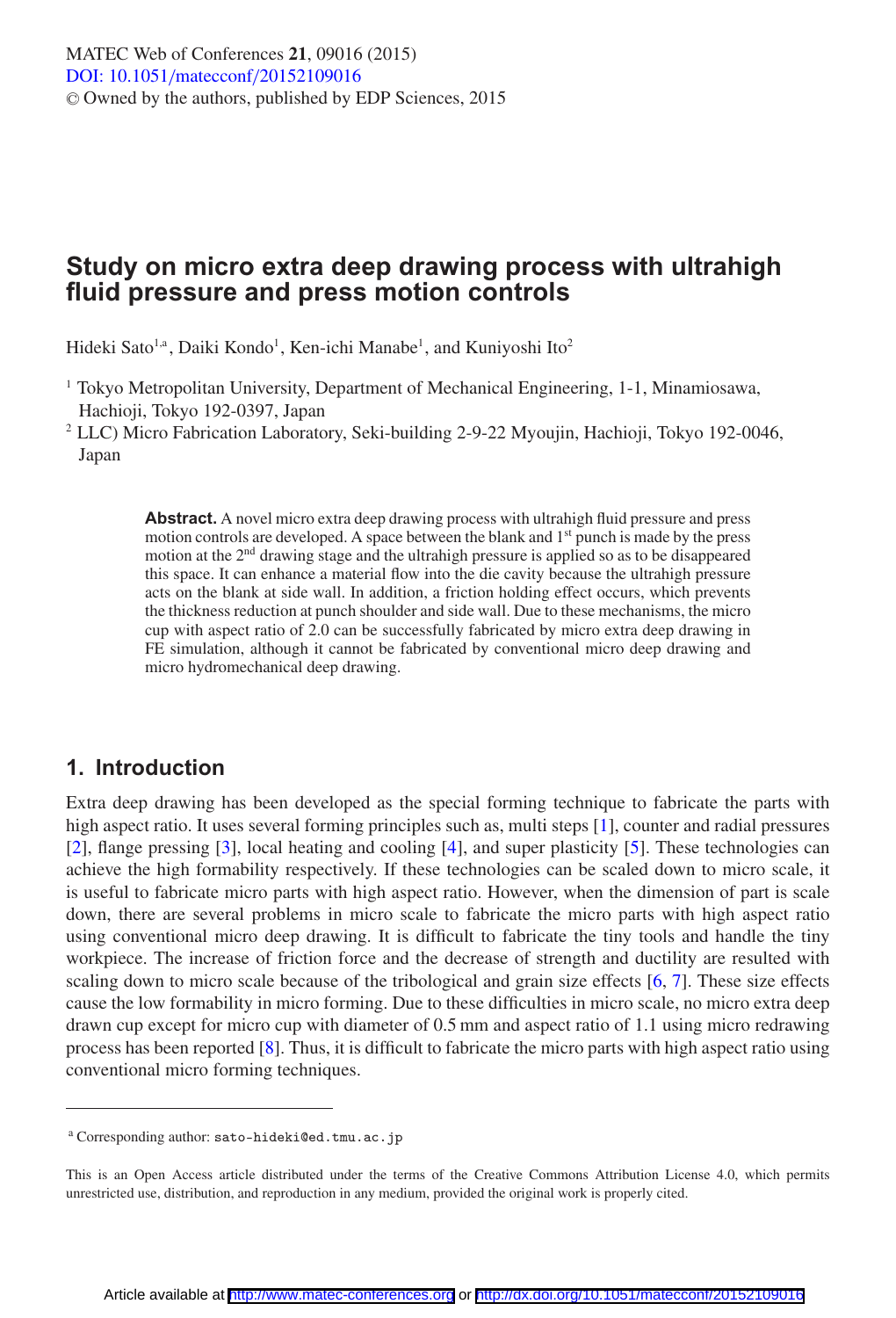#### MATEC Web of Conferences

<span id="page-1-0"></span>

**Figure 1.** Forming process of micro extra deep drawing.

In conventional deep drawing, the blank is deformed by pulling force of the punch. The blank is subjected to the tensile stress during forming process and fracture occurs when the tensile stress reaches the tensile strength at punch shoulder part. Therefore, there is a limitation to improve the formability using conventional techniques. On the other hand, in extra deep drawing using flange pressing and aided friction force [\[9](#page-5-8)], the blank was deformed by the compression force. The compression force induces the material flow into the die cavity and deforms the blank without the tensile stress. Therefore, the fracture does not occur and the forming limit can be significantly improved. To use this forming deep drawing mechanism in micro scale, we propose and develop a novel micro extra deep drawing process using ultrahigh pressure and press motion controls. Using the micro extra deep drawing, the micro cup with large aspect ratio is fabricated and its forming mechanism is investigated using finite element (FE) simulation.

## **2. Micro extra deep drawing process**

Figure [1](#page-1-0) shows the micro extra deep drawing process. The newly proposed process is performed at the 2nd drawing stage. The 2nd punch is inside of the 1st punch to perform the 1st and 2nd drawings at the same axis. At stage 1, the 1st drawing is performed. At stage 2, the 1st punch is lifted up and the space is made between the 1st drawing and blank. At stage 3, the ultrahigh pressure is applied so as to be disappeared the space between the 1st punch and blank. At this stage, the blank flows into the inside and fits the punches. At stage 4, the 1st and 2nd punches go down. The blank thickness can be controlled by pressing force in this stage. These stages 2, 3 and 4 are regarded as 1 cycle and the long micro cup can be drawn by continuing several cycles.

## **3. FE simulation**

The numerical analysis was carried out with an explicit dynamic FE code, LS-DYNA ver.971. The stainless steel foil (SUS304-H) of  $50 \mu m$  thickness was employed for FEM. For the mechanical properties, the young's modulus  $E = 197$ GPa and yield stress  $\sigma_y = 589$  MPa are used and a real stressstrain curve obtained by tensile test was input into FEM directly as shown in Fig. [2.](#page-2-0) The tooling dimensions used in micro extra deep drawing is listed in Table [1.](#page-2-1) The drawing ratios for 1st, 2nd drawing and total drawing ratio are  $DR_1 = 1.8$ ,  $DR_2 = 2.1$  and  $DR = 3.8$ , respectively. The blank was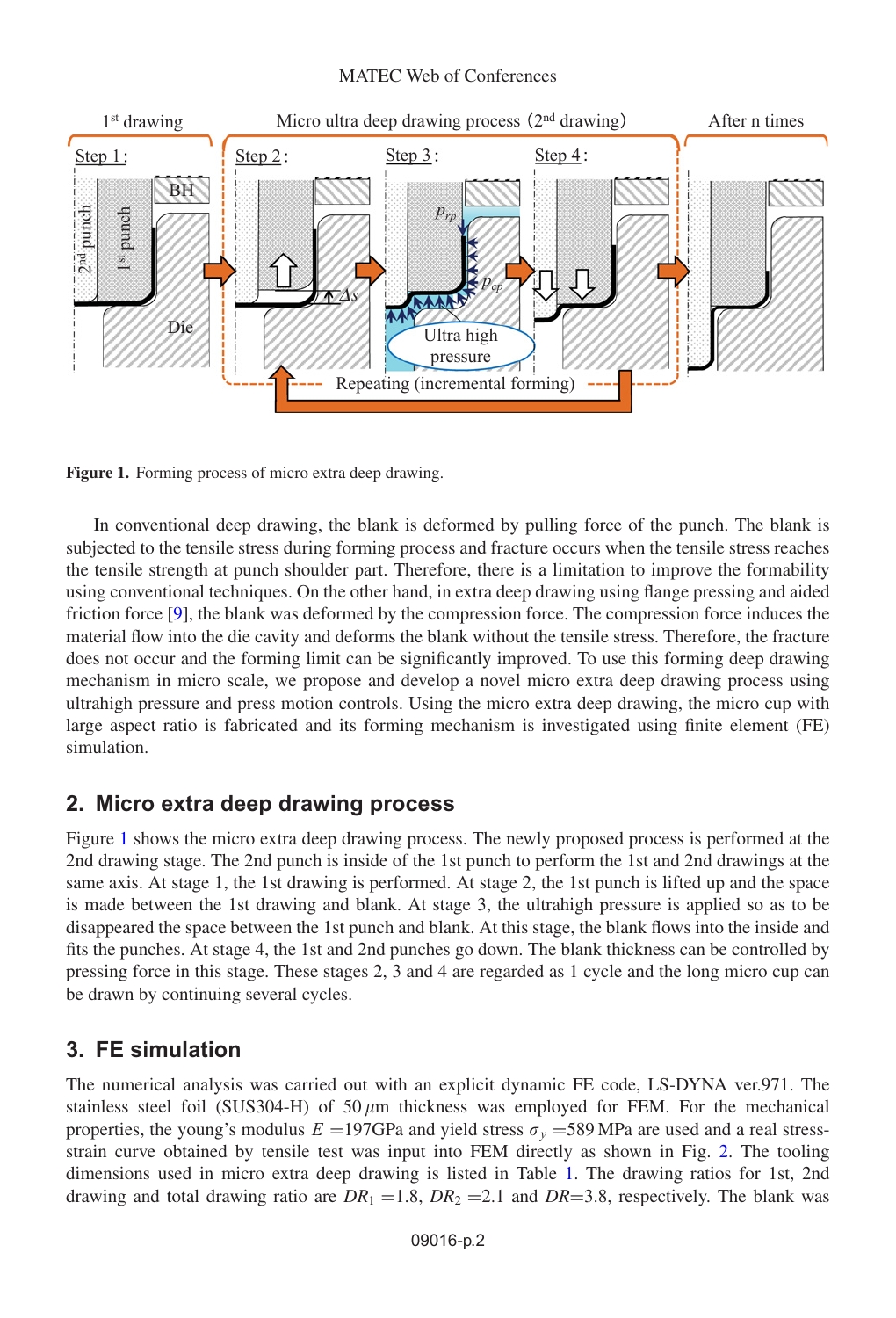ICNFT 2015

<span id="page-2-0"></span>

**Figure 2.** Stress strain curve of used material (SUS304).

<span id="page-2-1"></span>**Table 1.** Tooling dimensions for micro extra deep drawing.

| Initial blank diameter $D_0$ [mm] |                                       |       |
|-----------------------------------|---------------------------------------|-------|
|                                   | 1st punch diameter $D_{P1}$ [mm]      | 0.944 |
| Drawing punch                     | 2nd punch diameter $D_{P2}$ [mm]      | 0.444 |
|                                   | 1st punch corner radius $r_{p1}$ [mm] | 0.160 |
|                                   | 2nd punch corner radius $r_{p2}$ [mm] | 0.120 |
| Drawing die                       | 1st die diameter $D_{d1}$ [mm]        | 1.000 |
|                                   | 2nd die diameter $D_{d2}$ [mm]        | 0.500 |
|                                   | 1st die corner radius $r_{d1}$ [mm]   | 0.200 |
|                                   | 2nd die corner radius $r_d$ [mm]      | 0.100 |
| Clearance $C(=1.4t)$ [mm]         |                                       |       |

<span id="page-2-2"></span>**Table 2.** Forming parameters for each forming method.

|                                    | Constant gap |                 | 1st punch displacement   Counter and radial pressure |
|------------------------------------|--------------|-----------------|------------------------------------------------------|
|                                    | $h$ [mm]     | $\Delta s$ [mm] | $p_{rp}, p_{cp}$ [MPa]                               |
| Micro deep drawing                 | 0.022        |                 |                                                      |
| Micro hydromechanical deep drawing | 0.022        |                 | $p_{rp} = p_{cp} = 100$                              |
| Micro extra deep drawing           |              | 0.03            | $p_{rp} = p_{cp} = 100$                              |

modeled as the solid of isotropic elastoplastic, and the tools were modeled as the shell of rigid body. The static and kinetic friction coefficients were set at  $\mu_s = 0.20$ ,  $\mu_d = 0.15$  between the blank and 1st and 2nd punches, and  $\mu_s = 0.005$ ,  $\mu_d = 0.003$  between the blank and die, respectively. To compare the formability, not only micro extra deep drawing but also the conventional micro deep drawing and micro hydromechanical deep drawing were carried out. In micro deep drawing and micro hydromehcanical deep drawing, the constant gap method was adopted. The forming parameters, constant gap h, punch displacement  $\Delta s$ , counter pressure  $p_{cp}$  and radial pressures  $p_{rp}$ , were listed in Table [2.](#page-2-2)

# **4. Results and discussion**

## **4.1 Drawn cups**

Figure [3](#page-3-0) shows the blank and cup shapes at the each stage of micro extra deep drawing. Through the 1st and the 2nd drawings, the micro cup with total drawing ratio of 3.8 can successfully be fabricated by micro extra deep drawing. Figure [4](#page-3-1) shows the appearance of micro cups drawn by different forming methods. For the 2nd drawing of micro deep drawing and micro hydromechanical deep drawing, the local thinning occurs at 2nd punch shoulder and the micro cup cannot be drawn. On the other hand, the long micro cup with aspect ratio of 2.0 can be successfully drawn in micro extra deep drawing. It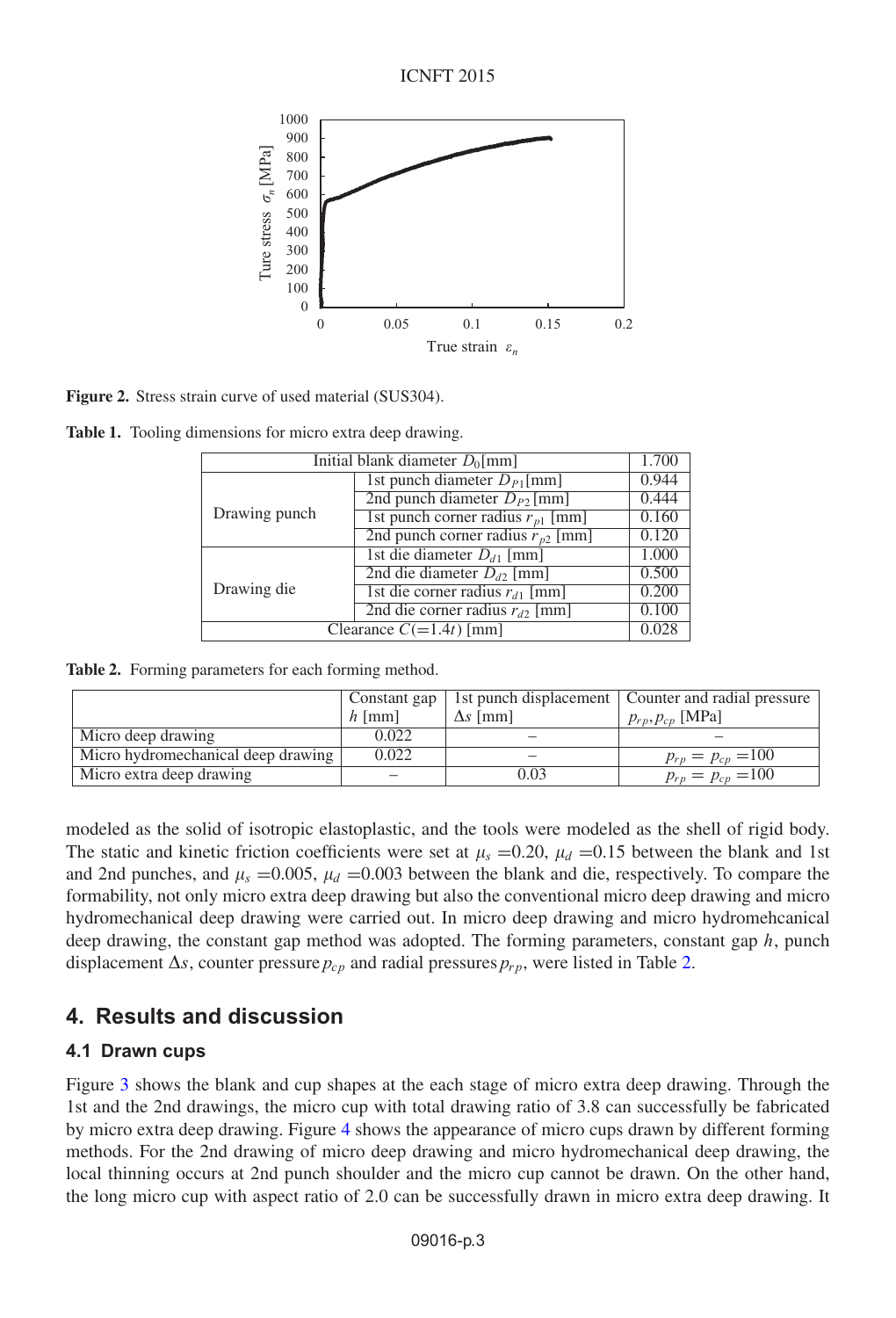#### MATEC Web of Conferences



<span id="page-3-1"></span><span id="page-3-0"></span>**Figure 3.** Blank and cup shapes at each stage of micro extra deep drawing.

| $1st$ drawing             | $2nd$ drawing         |                                          |                                            |  |
|---------------------------|-----------------------|------------------------------------------|--------------------------------------------|--|
| Micro deep<br>drawing     | Micro deep<br>drawing | Micro<br>hydromechanical<br>deep drawing | Micro<br>extra deep<br>drawing             |  |
| Aspect ratio<br>$H/D=0.6$ | Fracture              | Fracture                                 | H<br>$\Gamma$<br>Aspect ratio<br>$H/D=2.0$ |  |

<span id="page-3-2"></span>**Figure 4.** Appearance of micro cups drawn by different forming methods.



**Figure 5.** Comparison of thickness strain distribution for each forming method.

is because the thickness reduction at 2nd punch is prevented in micro extra deep drawing although the thickness significantly decreases at the 2nd punch shoulder in conventional micro deep drawing and micro hydromechanical deep drawing as shown in Fig. [5.](#page-3-2) It was found that micro extra deep drawing can fabricate the micro cup with longer aspect ratio than conventional micro redrawing [\[8](#page-5-7)].

## **4.2 Material flow in micro extra deep drawing**

Figure [6](#page-4-0) shows the material flow of blank by applying the ultrahigh pressure in micro extra deep drawing. By applying the ultrahigh pressure to the space between the blank and 1st punch, the blank at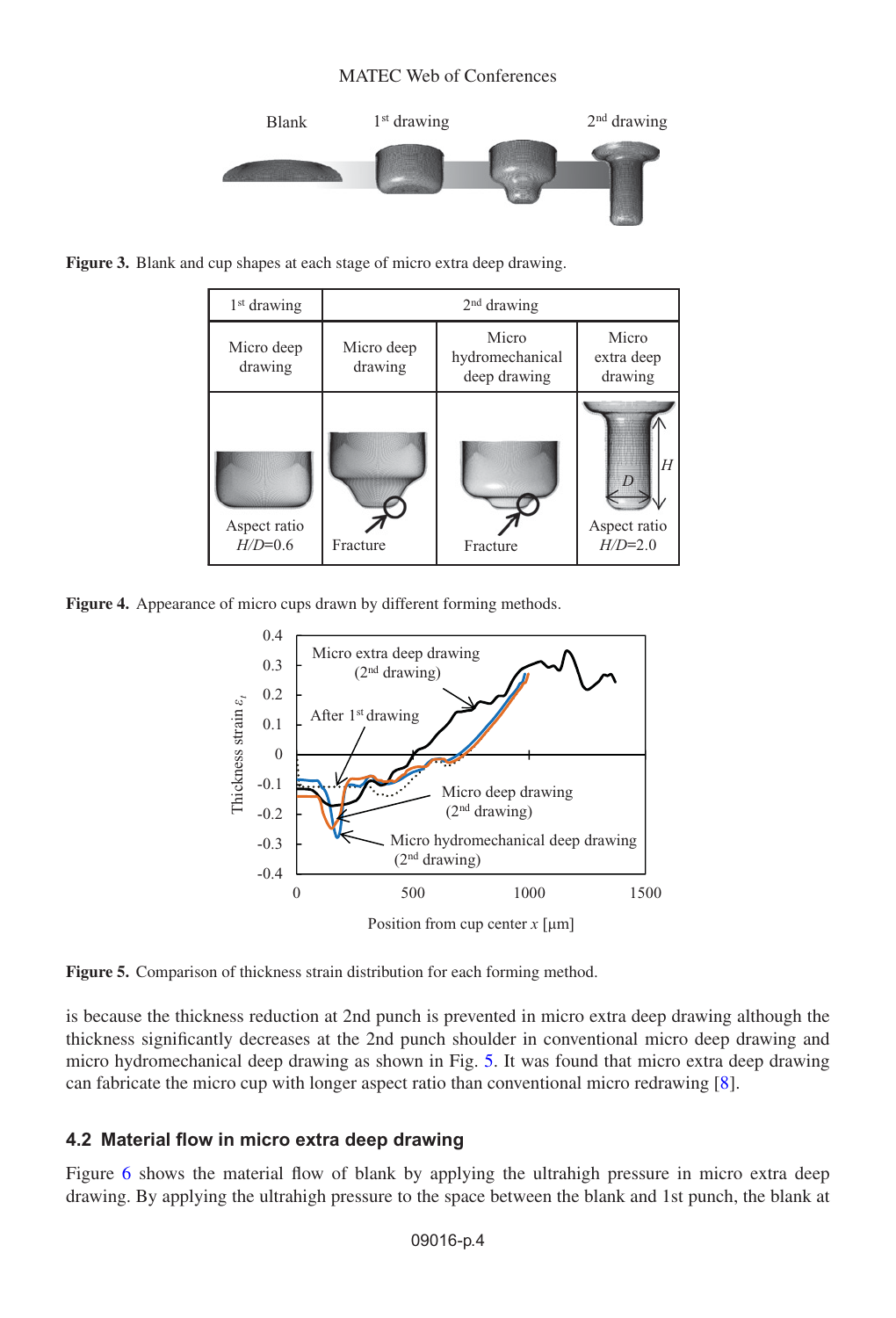<span id="page-4-0"></span>

<span id="page-4-1"></span>**Figure 6.** Material flow of the blank (a) before and (b) after applying the ultrahigh pressure.



**Figure 7.** Change of thickness strain distribution near 2nd punch shoulder part in micro extra deep drawing process.

side wall of 2nd punch and flange area flow into the inside. It shows that the application of ultrahigh pressure can enhance the material flow by an inward force by counter pressure. In contrast, at the side wall of 1st punch, the blank goes up by an upward force by counter pressure. It prevents the material flow at side wall of 1st punch unlike at flange area. These material flows are related with the upward force by counter pressure, inward force by counter pressure, and compression force by radial pressure. These forces can be varied by changing the pressurization, tooling dimension, and the 1st punch displacement. By adjusting these parameters, the appreciate material flow can be obtained.

## **4.3 Friction holding effect in micro extra deep drawing**

Figure [7](#page-4-1) shows the change of thickness distribution near the 2nd punch shoulder during micro extra deep drawing process. The thickness decreases at the blank which does not contact with the 2nd punch. However, after the blank contacts with the 2nd punch, the thickness does not decrease. This behavior is called as the friction holding effect [\[2](#page-5-1)]. On the other hand, in micro hydromechanical deep drawing,